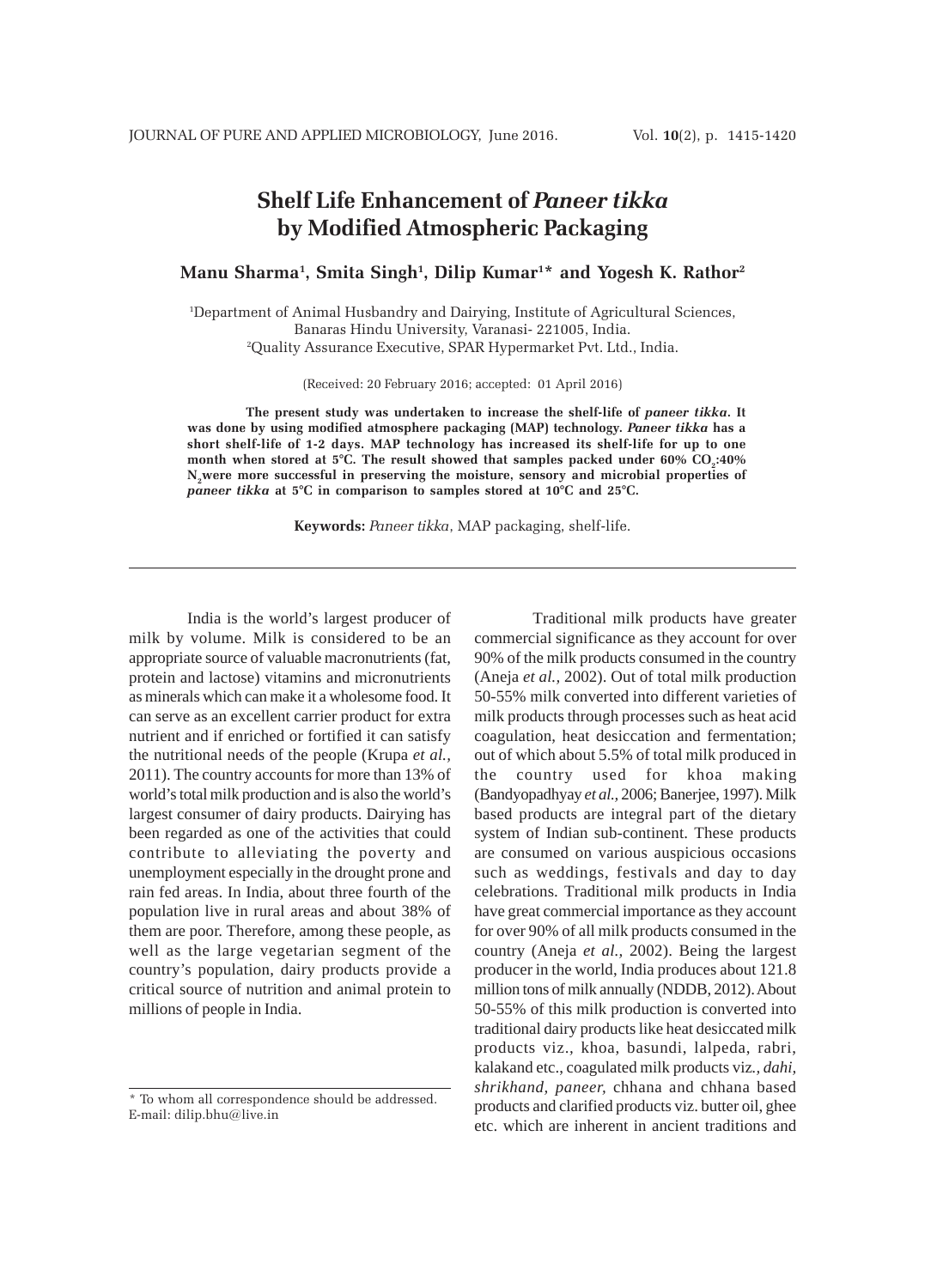have a strong social and cultural heritage in the Indian society. Indian traditional dairy products have a limited shelf life as many deteriorative changes take place during the storage. Milk based products during storage undergo several physical, biochemical and microbiological changes making them unfit for human consumption (Londhe *et al.,* 2012). Several previous studies have been reported to use hurdle technology, water activity changes and increase in sugar content to increase the shelf life of these traditional dairy foods (Kumar and Srinivasan, 1982; Biradar *et al.,* 1985; Thakur *et al.,* 1992; Kumar *et al.,* 1997; Sharma *et al.,* 2001), however, scientific literature on the use of MAP for extending the shelf life of traditional dairy foods is still limited. Scientific work on the application of MAP for preservation of peda (Birader *et al.,*1985), malaipeda (Sharma *et al.,* 2003), paneer (Rai *et al.,* 2008; Thippeswamy *et al.,* 2011), brown peda (Londhe *et al.,* 2012) and lalpeda (Jha *et al.,* 2013) have been reported which shows the promise this technology holds for enhancing the shelf life of traditional dairy foods.

In order to fulfil the consumers demand for foodstuffs with superior quality and nutritional value as well as minimally processed foods retaining the fresh products' features several non thermal techniques including modified atmospheric packaging (MAP) has been recently employed to increase the shelf life of these product, while still retaining the quality of the product (Singh *et al.,* 2010). *Paneer tikka,* a popular dish for vegetarians, is a tongue tingling favourite of Indian gourmets. It is a perishable commodity which requires more than five hours for its preparation (Ahuja *et al.,* 2012). The low shelf life of *paneer tikka* is mainly due to microbial and physicochemical changes (Ahuja *et al.,* 2011). MAP technique can be effectively used to reduce or eliminate the need of chemical preservatives while maintaining a desired shelf life for the packaged food product (Fernandez *et al.,* 2006). MAP technique is based on changing the gas combination of the environment in which the product is packed. The gases that are mostly used are carbon dioxide  $(CO_2)$  and nitrogen  $(N_2)$ .  $CO<sub>2</sub>$  is both fungistatic and bacteriostatic and prevents insect growth in packaged and stored food products. Nitrogen is an inert, tasteless gas and is used as a filler gas. Generally  $O<sub>2</sub>$ concentration in MAP must be below atmospheric levels (i.e. <21% v/v) (Farber, 1991; O'Connor *et al*., 1992). MAP can alter the respiration rate, microbial growth, oxidation reactions and thus impacts the shelf life of food products (Mangarj and Goswami, 2009). The present work was undertaken to study the effect of modified atmosphere packaging (MAP) on the shelf life of *paneer tikka* at different storage temperatures.

# **MATERIALS AND METHODS**

The present work was carried out in the laboratory of Centre of Food Science and Technology, Banaras Hindu University, Varanasi, India. Paneer Tikka was manufactured using milk standardized to 5% fat and 9% SNF. The Milk was procured from the Dairy Farm, Banaras Hindu University, Varanasi, India. Other required material used for the manufacture of paneer tikkawas procured from the local market of Varanasi, India. **Manufacturing of** *Paneer tikka*

In the present study, paneer is the base material for preparation of *paneer tikka* which was prepared by method as described by Shrivastava and Goyal, (2009) with slight modification. Curd was prepared from standardized cow milk (5 % fat). Butter and cream were collected from the Amul Dairy Shop, Banaras Hindu University, Vranasi. The fresh vegetables namely tomatoes, onion, garlic and ginger of superior quality, spices such as red chilli powder, chicken masala (ingredients: coriander, chillies, cumin, turmeric, fenugreek leaves, salt, black pepper, dry ginger, mustard, bay leaf, pulse, cloves, nutmeg, caraway, cinnamon, cardamom seeds, mace, asafoetida), garam masala (ingredients: cumin, black pepper, coriander, cardamom seeds, cloves, nutmeg, cinnamon, dry ginger, bay leaf, caraway, mace) of a famous Indian brand, common salt, black salt and amchur powder (from unripened mango) were procured from the local market. Microwave oven having power output of 900W with internal dimensions of 36×37×23 cm<sup>3</sup> and 32 L capacity from Samsung, South Korea; Model Bio ceramic CE118KF was used for baking *paneer tikka*.

## **Preparation of marinade**

For preparing marinade for making *paneer tikka* from 1 kg of paneer, onion (50 g), ginger (15 g) and garlic (8 g) were peeled off, washed with water and cut into small pieces. Tomatoes (50 g)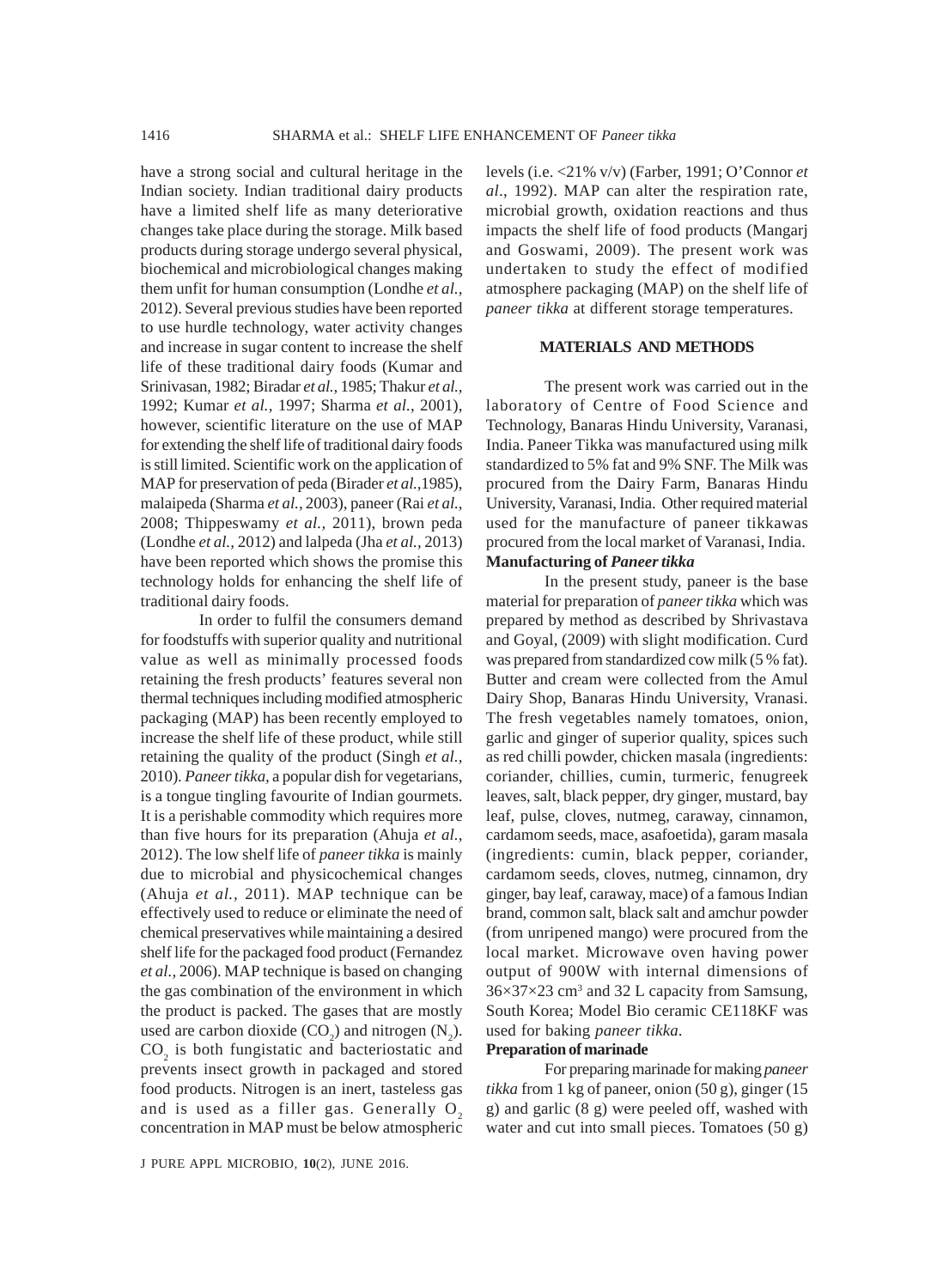after washing with water were cut into two halves and pedicels were removed. Powdered spices (chicken masala 13 g, garam masala 7 g, red chilli powder 10 g and amchur powder 10 g) and salt (table salt 15 g and black salt 5 g) were blended thoroughly. Onion, ginger, garlic and tomatoes along with powdered spices were grounded in a mixer. Forty grams out of 1 kg curd was added prior to grinding in order to prevent jamming of mixer. Well mixed and ground spice blend was added to rest of the curd (960 g) along with cream (50 ml) and mixed thoroughly with a ladle. The prepared marinade was kept under refrigeration at 3±1°C. Baking of *paneer tikka*

The marinated pieces of paneer chunks were skewed on stainless steel skewers (3.5 mm diameter), previously brushed with butter (to avoid stickiness). Skewers were inserted through the centre of paneer chunks from the  $2.5 \times 2.5$  cm<sup>2</sup> side. The baking of marinated paneer chunks was achieved in a preheated (10 min at 200°C) microwave oven at 200°C for 22–24 min in convection/oven mode. The skewers containing marinated paneer chunks were placed horizontally over a stand in oven keeping a tray beneath the stand for collecting the drips of marinade during baking. After baking, the *paneer tikka* pieces were removed from skewers on a previously cleaned tray with the help of a flat spatula.

# Packaging and storage of *paneer tikka* under MAP

The *paneer tikka* samples were packed in polyethylene pouches (5 layers) using MAP equipment Reepack® and MAP mix 9000 Gas mixer, manufactured by PBI DANSENSOR A/S, Ringstead, Denmark. The combination of gases i.e. 60% CO<sub>2</sub>:40% N<sub>2</sub> were used to pack the *Paneer Tikka* samples. The samples were stored in a BOD incubator (Remi Elektrotechnik Ltd., New Delhi, India) at 5, 10 and 25°C and were analyzed for physico-chemical, microbial, sensory and textural changes at an interval of 7 days.

## **Proximate analysis**

The moisture content was determined by the method of AOAC (1995). The protein estimation was done by Kjeldhal method (IDF, 2001). The fat estimation was done by AOAC (2000) and total ash content was analyzed by AOAC (1995) method. The carbohydrate content was calculated by difference method.

#### **Microbial analysis**

All the samples were subjected to microbiological analysis for total plate count (TPC), yeast and mould count (YMC) and coliform count. The TPC was determined by surface spreading, the homogenate with appropriate dilutions  $(10^{-2})$ on plate count agar (PCA) and incubated at 37°C for 24-48 h. For yeast and mould detection, appropriate dilutions  $(10<sup>-2</sup>)$  of sample was spread on potato dextrose agar (PDA) and incubated at 25°C for 24-481 h. Coliforms in the samples were estimated by plating appropriate dilutions  $(10^{-2})$ on Violet Red Bile Agar (VRBA) before being incubated at 37°C for 24-48 h.

# **Sensory evaluation**

The sensory analysis of *paneer tikka* was carried out at 5, 10 and 25°C by a semi-trained panel of 9 judges drawn from staff and students of the Department of Animal Husbandry and Dairying and the Centre of Food Science and Technology at Banaras Hindu University, Varanasi (India). The judges were asked to score for the sensory attributes *viz*. color and appearance, flavor, body and texture, sweetness and overall acceptability, on a 100-point score card (flavor-50, body & texture-30 and color & appearance- 20).

# **Statistical analysis**

Observation related to mean and standard deviation at different temperature and days of the microbial changes (Total Plate Count, Coliform Count and Yeast & Mould Count) and sensory profile (Flavour, Body & Texture, Color & Appearance and Overall Acceptability) are calculated.Analysis of variance technique (ANOVA) and Factorial Complete randomized design was applied for detecting the effect of temperature and days simultaneously on moisture content.

## **RESULTS AND DISCUSSION**

#### **Changes in the moisture content**

Moisture content of any product is a critical parameter in determining the textural and organoleptic parameters of the product. It is evident from Table1 that the average moisture content of the *paneer tikka* samples decreased with increase in the storage period. The moisture content was also affected by the temperature of the storage. It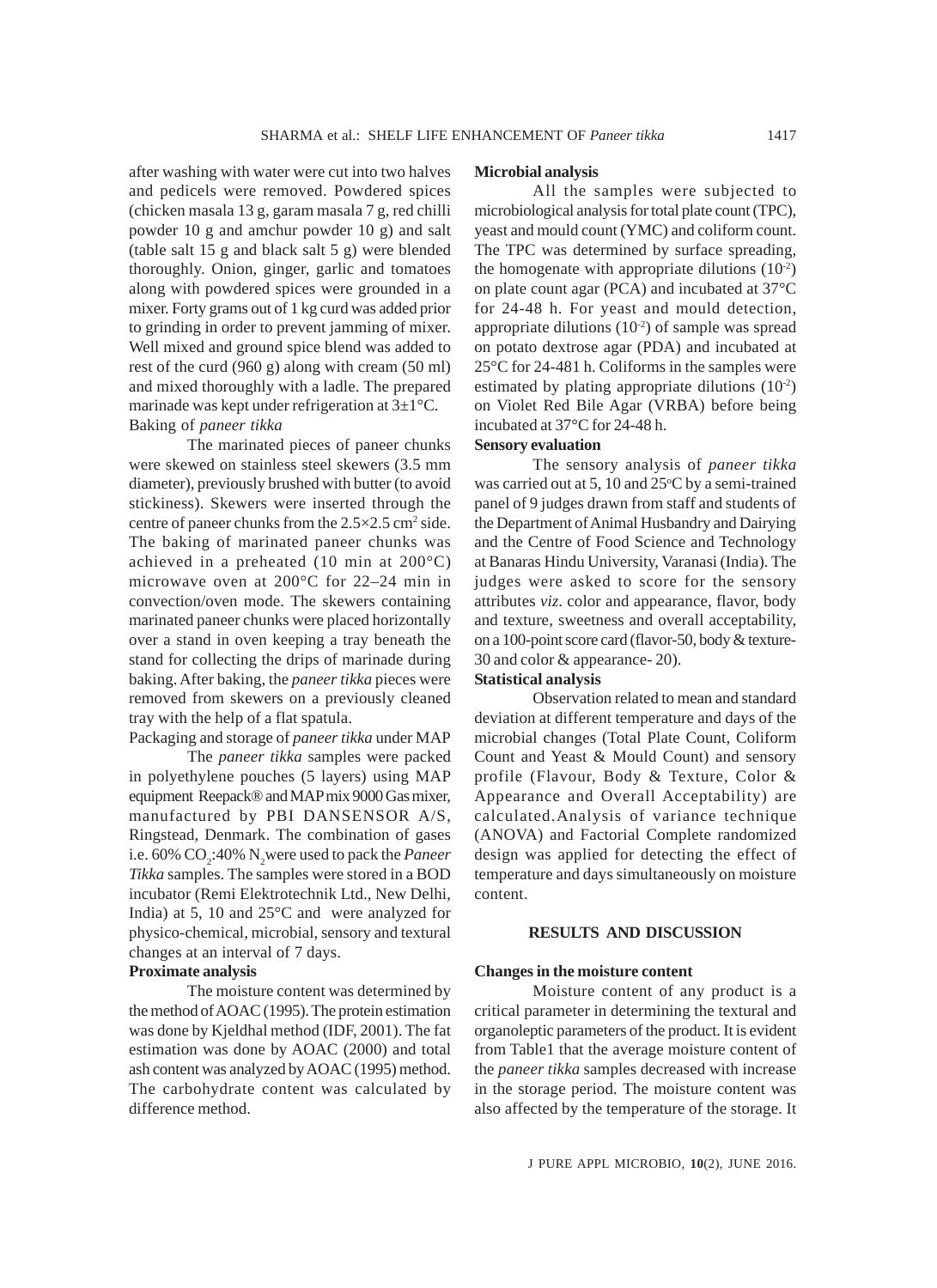can be seen from Table1 that the reduction in moisture content was the least in samples stored at 5°C while it was highest in the samples stored at 25°C. Work done on lal peda has also showed that the loss of moisture content was more at 37C than at 4C. (Jha *et al*.,2012).

## **Proximate composition of** *paneer tikka*

The average protein, fat, carbohydrate and ash contents of *paneer tikka* were20.4%, 25.5%, 36.3% and 2.0%, respectively.

## **Changes in sensory properties**

The sensory characteristics of *paneer tikka* samples were evaluated on the basis of flavor, body and texture, color and appearance and overall acceptability. Table 2 depicts the data for sensory evaluation of *paneer tikka* packed under MAP and stored at 5, 10 and 25°C. The maximum score was obtained at day 0 (34.76±0.30) which decreased with progression in the storage period. It could also be seen from Table 2 that the samples stored at 5°C scored the maximum among all the samples at all the temperatures. The sensory scores for flavor, body and texture, color and appearance and overall acceptability varying significantly among MAP samples after 28 days of storage at all temperatures. Increase in the temperature had a detrimental effect on the sensory score of the product. The sensory properties viz. color and appearance, flavor and body and texture was affected the most by an increase in the storage temperature with progression of storage period. Nonetheless, the samples stored at 5°C packed under  $60\% \text{CO}_2$ :40% $\text{N}_2$  showed the best preservation of sensory characteristics of the *paneer tikka* samples.

#### **Microbial analysis**

*Paneer tikka* samples were analyzed at

**Table 1.** Moisture changes in *Paneer Tikka* packed under MAP and stored at 5, 10 and 25°C

| Temp/Days | $5^{\circ}$ C    | $10^{\circ}$ C   | $25^{\circ}$ C   |
|-----------|------------------|------------------|------------------|
| 0 Days    | $15.00 \pm 0.43$ | $14.53+0.49$     | $14.30 \pm 0.20$ |
| 7 Days    | $14.83 \pm 0.41$ | $14.30 \pm 0.40$ | $13.60 \pm 0.43$ |
| 14 Days   | $14.66 \pm 0.20$ | $14.26 + 0.05$   | $12.53 \pm 0.05$ |
| 21 Days   | $14.26 \pm 0.20$ | $11.56 + 1.05$   | $10.23 \pm 0.40$ |
| 28 Days   | $13.43 \pm 0.20$ | $08.56 \pm 0.25$ | $06.46 \pm 0.15$ |
|           |                  |                  |                  |

Value represents Mean± Standard deviation Level of significance at P<0.01 & P<0.05 both MAP = Modified Atmospheric Packaging

J PURE APPL MICROBIO*,* **10**(2), JUNE 2016.

| studyPeriod |      | Flavour        |                |     | Body & Texture |                | Color & Appearance           |                | Overall Acceptability                                                                                                                                                                             |                |
|-------------|------|----------------|----------------|-----|----------------|----------------|------------------------------|----------------|---------------------------------------------------------------------------------------------------------------------------------------------------------------------------------------------------|----------------|
|             | ပ္ပင | $10^{\circ}$ C | $25^{\circ}$ C | າຍໃ | $10^{\circ}$ C | $25^{\circ}$ C | $5^{\circ}$ C $10^{\circ}$ C | $25^{\circ}$ C | $5^{\circ}$ C $10^{\circ}$ C                                                                                                                                                                      | $25^{\circ}$ C |
|             |      |                |                |     |                |                |                              |                | 34.76±0.30 34.25±0.51 34.26±0.20 29.73±0.73 29.66±0.75 28.70±0.10 12.30±0.10 12.20±0.10 11.76±0.23 78.16±2.60 78.06±2.90 77.90±0.79                                                               |                |
|             |      |                |                |     |                |                |                              |                | 44.66±0.37 32.33±0.25 27.76±0.35 29.66±0.77 29.36±0.49 27.40±0.17 12.10±0.85 11.86±0.25 10.43±0.92 78.13±2.51 75.23±2.90 77.50±1.04                                                               |                |
|             |      |                |                |     |                |                |                              |                | 29.73±0.32 27.03±0.20 17.66±0.56 26.86±0.55 24.26±0.32 20.70±0.43 11.56±0.35 11.56±0.40 5.93±0.73 78.06±2.62 73.00±0.86 70.16±0.15                                                                |                |
|             |      |                |                |     |                |                |                              |                | $25.10+0.10$ ,60+0.45 10.60-0-0.10 10.46+0.15 146+0.30 10.60-0.30 10.50-0.30 140.30 14.3+0.15 4.13+0.15 4.13+0.15 69.20-0.90 63.10+0.306 62.50+4.94                                               |                |
|             |      |                |                |     |                |                |                              |                | $(9.26\pm0.20)$ $(4.66\pm0.47)$ $(8.60\pm0.60)$ $(1.470\pm0.17)$ $(1.10\pm0.96)$ $(5.3\pm0.35)$ $(5.9\pm0.26)$ $(5.43\pm0.20)$ $(5.43\pm0.20)$ $(5.26\pm0.20)$ $(5.886\pm0.51)$ $(4.2.16\pm2.70)$ |                |
|             |      |                |                |     |                |                |                              |                |                                                                                                                                                                                                   |                |

Value represents Mean± Standard deviation Level of significance at P<0.01 & P<0.05 both MAP = Modified Atmospheric Packaging

Level of significance at P<0.01 & P<0.05 both

alue represents Mean+ Standard deviation

 $\text{MAP} = \text{Modified Atmospheric Packaging}$ 

**Table 2.** Sensory Profile of *Paneer Tikka* packed under MAP and stored at 5, 10 and 25°C

Table 2. Sensory Profile of Paneer Tikka packed under MAP and stored at 5, 10 and 25°C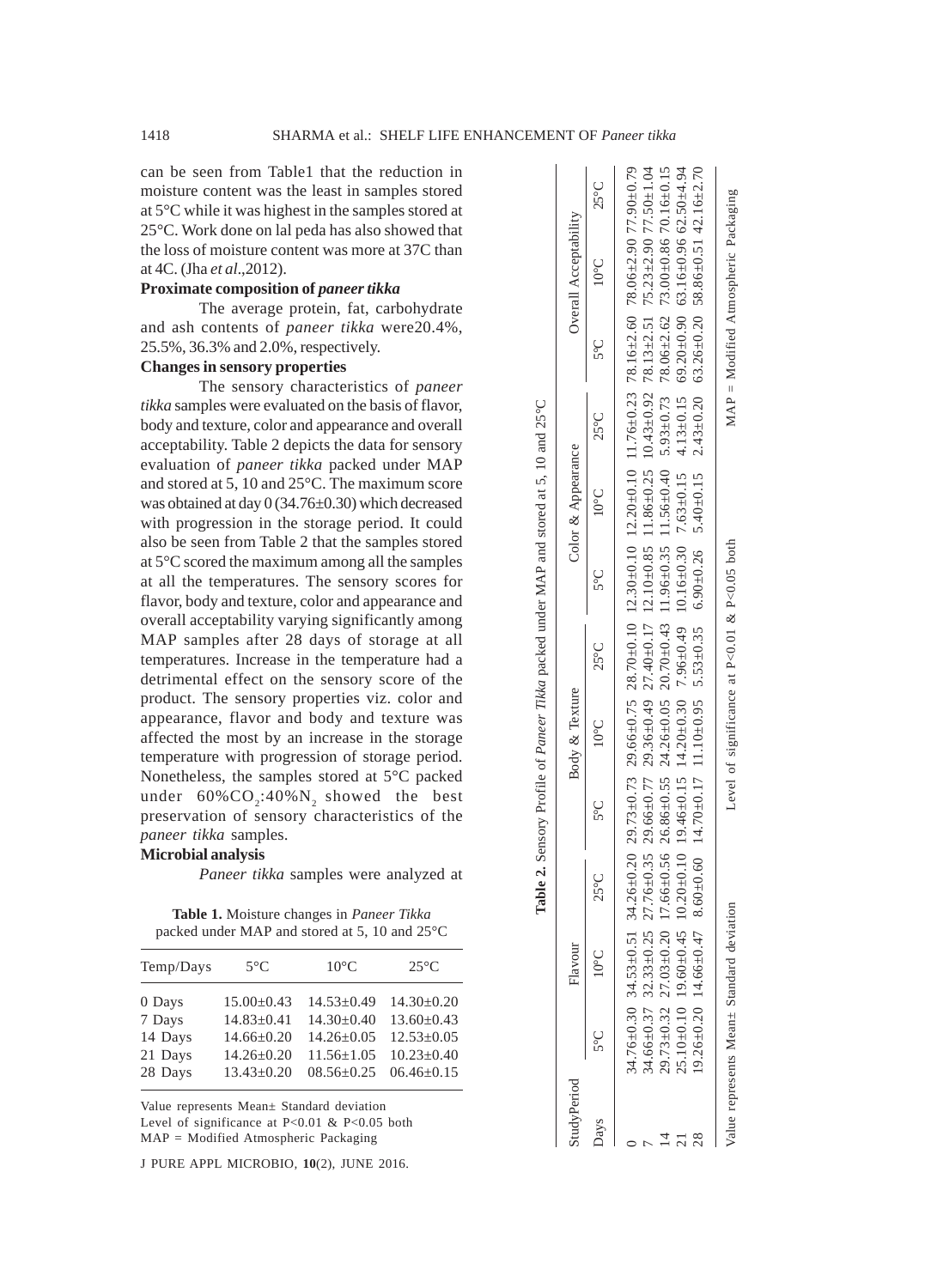an interval of 7 days stored at three different temperatures  $(5, 10 \text{ and } 25^{\circ}\text{C})$  with gas concentration (60%  $CO_2$ :40% $N_2$ ) and MAP packed for microbial changes. Table 3 depicts the total TPC, YMC and coliform count obtained for the *paneer tikka* samples packed under MAP stored at three different temperatures. Among MAP samples, the general trend in the TPC and YMC was 5°C<10°C< 25°C, during the storage period of 28 days. No coliforms were detected in any of the samples. However, it was observed that the samples stored at 60%  $CO_2$ :40%  $N_2$ , inhibited the microbial growth with great efficiency. This could be attributed to the combined benefits of  $N_2$  and  $CO_2$ as reported by several earlier workers (Daniels *et al*., 1985; Banks and Annis, 1990; Davis, 1998; Devlieghere and Debevere, 2000, Arvanitoyannis *et al*., 2011; Ghayal *et al*., 2013; Jha *et al*., 2013).

**Table 3.** Microbial changes in *Paneer Tikka* packed under MAP and stored at 5, 10 and 25°C

| Study          | Total Plate Count( $log CFU/g$ ) |                 |                | Coliform count( $log CFU/g$ ) |                |                | Yeast & Mold( $log CFU/g$ ) |                 |                 |
|----------------|----------------------------------|-----------------|----------------|-------------------------------|----------------|----------------|-----------------------------|-----------------|-----------------|
| Period<br>Days | $5^{\circ}$ C                    | $10^{\circ}$ C  | $25^{\circ}$ C | $5^{\circ}$ C                 | $10^{\circ}$ C | $25^{\circ}$ C | $5^{\circ}$ C               | $10^{\circ}$ C  | $25^{\circ}$ C  |
| $\overline{0}$ | $1.13 + 0.20$                    | $1.26 + 0.32$   | $1.13 + 0.20$  | ND.                           | ND             | ND.            | $1.10+0.26$                 | $1.13 + 0.20$   | $1.16 + 0.23$   |
| 7              | $1.16 + 0.25$                    | $1.36 \pm 0.15$ | $1.56 + 0.20$  | ND.                           | ND             | ND             | $1.13 + 0.20$               | $1.20 \pm 0.30$ | $1.36 \pm 0.15$ |
| 14             | $1.12 + 0.30$                    | $1.86 + 0.05$   | $2.70+0.34$    | ND.                           | ND             | ND.            | $1.16 \pm 0.25$             | $1.30+0.26$     | $2.50+0.17$     |
| 21             | $2.60+0.10$                      | $4.16 + 0.05$   | $4.66 + 0.05$  | <b>ND</b>                     | <b>ND</b>      | <b>ND</b>      | $1.23 + 0.30$               | $3.43 + 0.20$   | $4.33+0.15$     |
| 28             | $3.66 + 0.20$                    | $4.73 + 0.20$   | $5.60 + 0.26$  | ND.                           | ND             | ND             | $1.43 + 0.05$               | $4.40+0.10$     | $5.80+0.10$     |

Value represents Mean± Standard deviation

Level of significance at P<0.01 & P<0.05 both

ND = Not Detected, MAP = Modified Atmospheric Packaging

#### **CONCLUSION**

It was observed that the samples stored under MAP have an improved shelf life and acceptable upto 28 days. Therefore, MAP could be considered as a better option for the storage of *paneer tikka*. This study could also be helpful in preservation of other traditional dairy products of Indian sub-continent using modified atmosphere packaging. As MAP is also considering being a technology using minimal processing, it can be helpful in preservation of indigenous dairy foods with minimum loss of the product quality.

#### **REFERENCES**

- 1. Ahuja, K.K. and Goyal, G.K. Effect of vacuum packaging and storage on the shelf life of paneer tikka., In: Souvenir, Int. Conference on "Innovations in food processing and ingredients towards healthy India (IFPIHI- 2011)", AFST(I), Mumbai Chapter, Mumbai, 04-05 Jan, 2011; pp 52-53.
- 2. Ahuja, K.K., Goyal, S, Goyal, G,K, Shelf life prediction of *paneer tikka* by artificial neural networks, *Scientific Journal of Agricultural*, 2012; **1**(6): 145-149.
- 3. Aneja, R.P., Mathur, B.N., Chamdan, R.C. and Banerjee, A.K. Technology of Indian milk products, New Delhi: *A Dairy India Publication*, 2002.
- 4. AOAC. Official Methods of Analysis of AOAC International, 16<sup>th</sup> Ed., Vol.II, Association of Official Analytical Chemists, Inc., Arlington, VA, 1995.
- 5. AOAC. Official Methods of Analysis of the Association of Official Agricultural Chemists. Association of Analytical Chemists, Washington DC, 2000; pp 16.4.8.
- 6. Bandyopadhyay, M., Mukherjee, R.S., Chakraborty, R. and Raychaudhuri, U.A. survey on formulation and process techniques of some special Indian traditional sweets and herbal sweets. *Indian Dairyman*, 2006; **62**; 12-13.
- 7. Banerjee A K Process for commercial production, Gupta P R, 5<sup>th</sup>edn. New Delhi, India, 1997; pp 387.
- 8. Biradar, U.S., Dev, D.K. and Ingle, U.M. Shelf life extention of *pedha* by packaging. *Journal of Food Science*, 1985; **50**(1): 51-55.
- 9. Fernandez, U., Vodovotz, Y., Courtney, P. and Pascall, M.A. Extended shelf-life of soy bread using modified atmosphere packaging. *Journal of Food Protection*, 2006; **69**: 693-698.
- 10. IDF. Determination of total nitrogen content-Part 1: Kjeldahl method. IDF standard 20-1,

J PURE APPL MICROBIO*,* **10**(2), JUNE 2016.